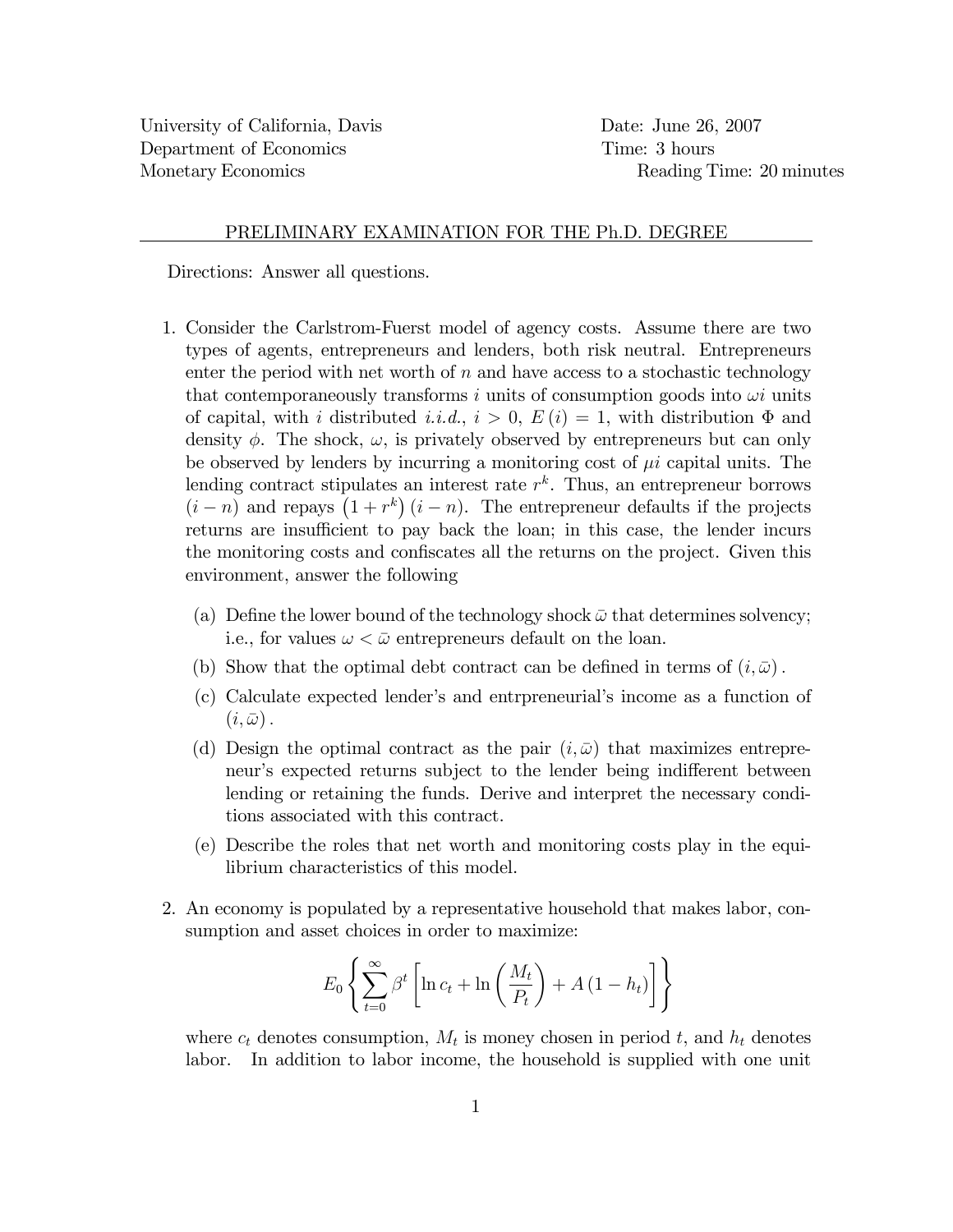of capital which it rents to firms at the nominal price of  $R_t$ . (There is no investment in the economy,  $k_t = 1$  for all t.) The income from labor and capital is combined with the income from one period nominal bonds purchased in the previous period and beginning of period money holdings in order to Önance consumption, new bond purchases and the acquisition of new money. (Note that the household does not acquire new capital - hence the aggregate capital stock is fixed at one.) Also, the household receives a lump sum monetary transfer from the government, denoted  $T_t$ .

Firms in the economy hire capital and labor in order to maximize profits. These inputs are used to produce output,  $y_t$ , using a constant returns to scale technology:

$$
y_t = z_t k_t^{1-\alpha} h_t^{\alpha}
$$

where  $z_t$  denotes a stochastic technology shock. The law of motion for  $z_t$  is given by

$$
z_t = z_{t-1} \varepsilon_t \tag{1}
$$

where  $\varepsilon_t$  is an i.i.d. shock with  $E(\varepsilon_t) > 1$ . Note that this implies that the economy is, on average, growing over time. The government controls the money supply and adjusts the monetary growth rate according to the current innovation to the technology shock. That is, the money supply is given by:

$$
M_t = (\gamma \varepsilon_t) M_{t-1} \tag{2}
$$

If  $\gamma > 1$ , then the central bank "accomodates" a technology shock; if  $\gamma < 1$ , this can be interpreted as the central bank "leaning against the wind".

Given this environment, do the following:

- (a) Write down the household's maximization problem as a dynamic programming problem and derive the associated necessary conditions.
- (b) Derive the necessary conditions associated with the firm's maximization problem.
- (c) DeÖne a recursive monetary equilibrium. (Again, note that output in this economy is growing over time.)
- (d) Characterize the equilibrium behavior of consumption, labor, ináation, and nominal interest rates in this economy.
- (e) How does the value of  $\gamma$  affect the equilibrium behavior of nominal interest rates? Explain.
- 3. Imagine you are an advisor to a new Federal Reserve Bank President. His background is investment banking; he has no formal training as an economist. Write a memorandum outlining: